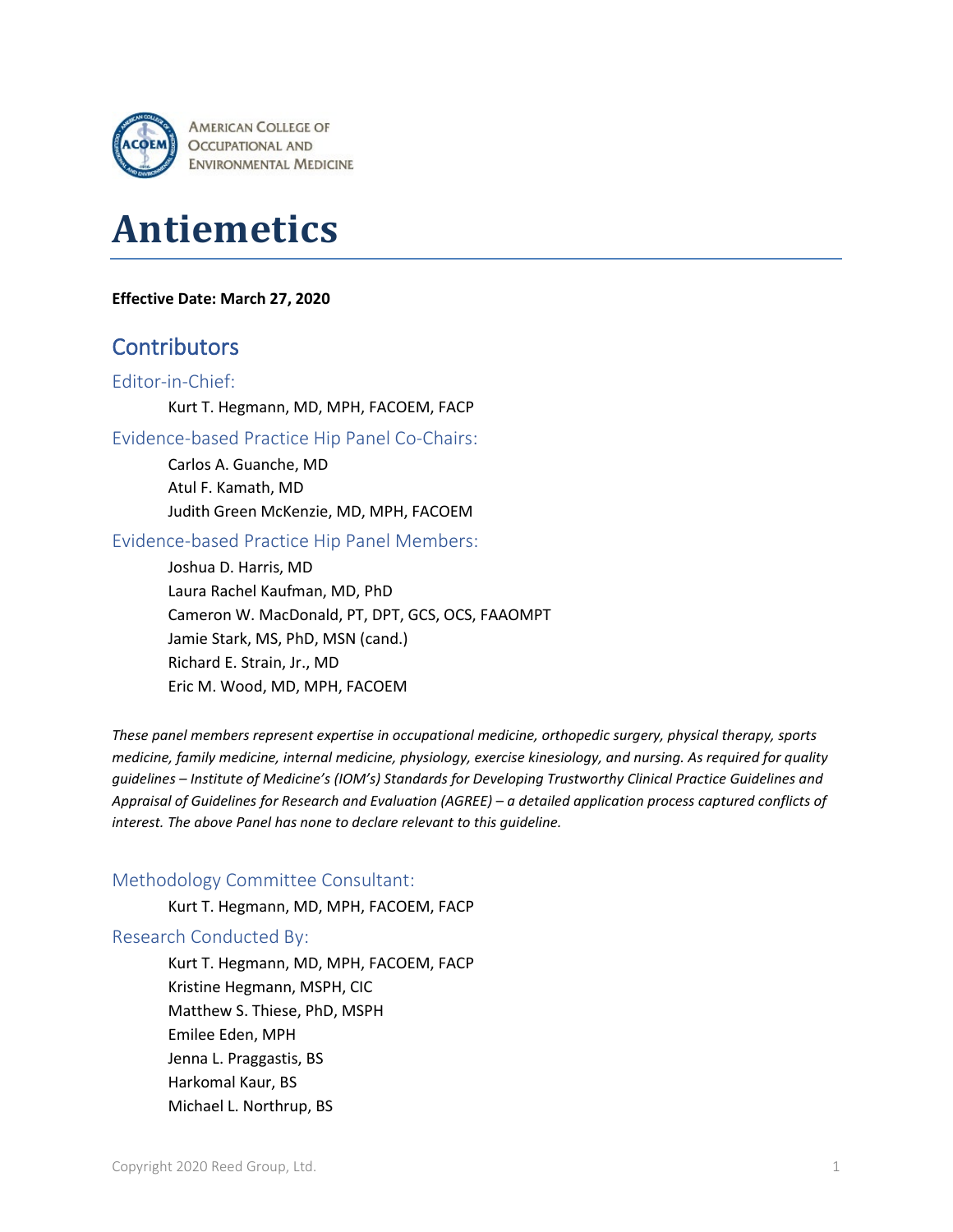Skyler D. Walker, BS Chapman B. Cox Weijun Yu, BM, BA, MS Vivian Nguyen Matthew Houston, BS Patrick Bittenbender Jenny Dang, BS Melissa Gonzalez Amrinder K. Thind Helena Tremblay Uchenna Ogbonnaya, MS

# Specialty Society and Society Representative Listing:

ACOEM acknowledges the following organizations and their representatives who served as reviewers of the "Hip and Groin Disorders" Guideline from which this guidance for antiemetics was extracted. Their contributions are greatly appreciated. By listing the following individuals or organizations, it does not infer that these individuals or organizations support or endorse the treatment guidelines developed by ACOEM.

### American Association of Hip and Knee Surgeons

#### American Association of Occupational Health Nurses

Nicole Shaffer, DNP, CRNP-BC, COHN-S, FAAOHN Carol I. Tobias, MBA, BSN, RN, COHN-S, FAAOHN Stephanie Weinsier, DNP, ANP-BC, COHN-S, FAAOHN

#### American Occupational Therapy Association

Michelle L. Bradshaw, DC, OTR/L

#### American Society of Anesthesiologists

#### Other Reviewers

James W. Butler, MD, MPH, FACOEM Seth Gemme, MD Richard D. Shih, MD, FACEP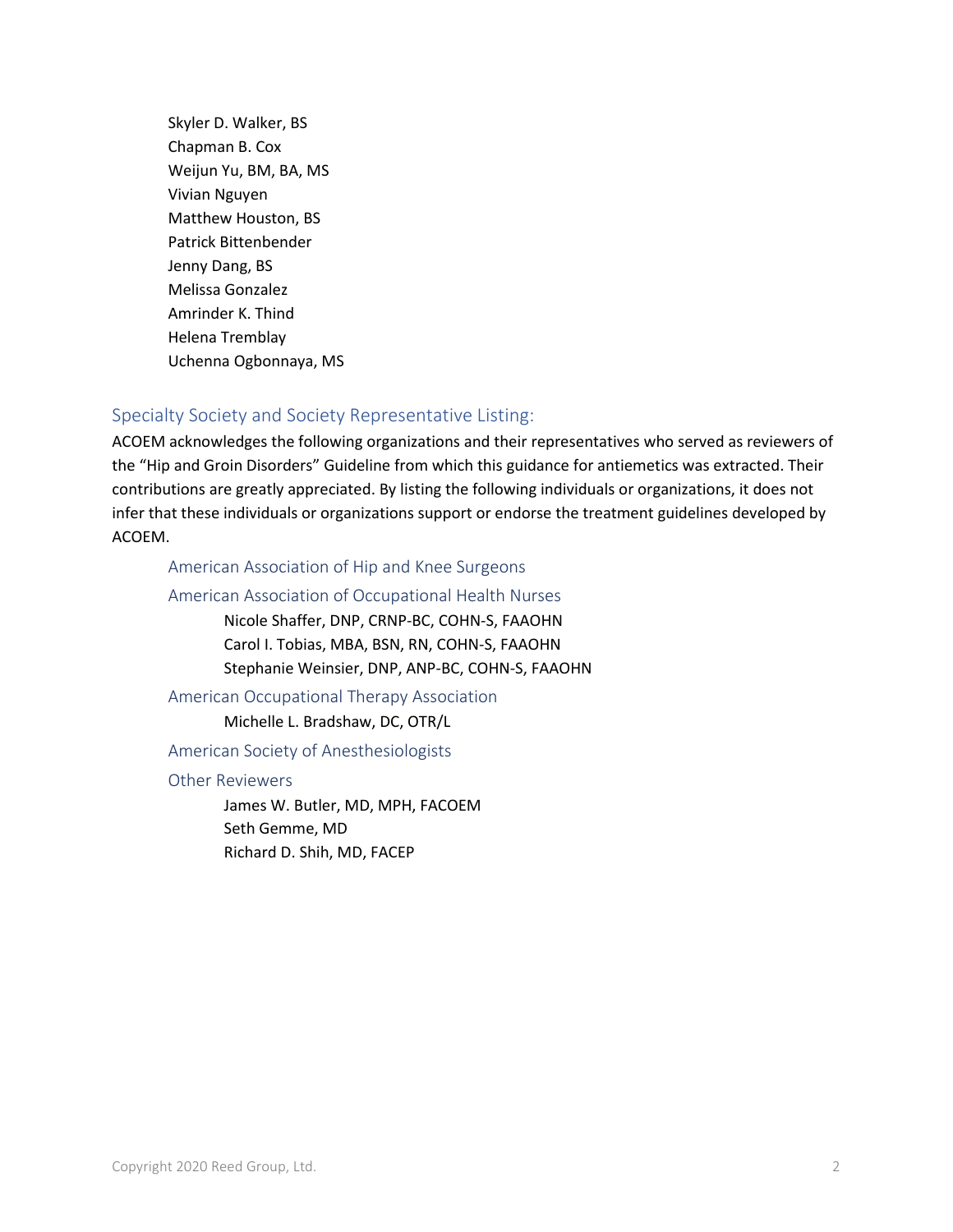# **Introduction**

Nausea and vomiting are common complications of anesthesia. Other sources of nausea include:

- Visceral pain,
- Severe headaches,
- Traumatic brain injury,
- Eye pain,
- Heart attack,
- Infections,
- Food poisoning,
- Adverse effects of medications,
- Motion sickness,
- Severe anxiety, and
- Severe pain.

A wide variety of antiemetic agents are administered by various routes to prevent and treat perioperative and other nausea and vomiting  $[1-9]$ , including:

- Serotonin receptor antagonists (5HT3 and H1) [\[7\]](#page-8-1),
- Dopamine receptor antagonists,
- Substance P antagonists [\[10\]](#page-8-2),
- Antihistamines, and
- Anticholinergics [\[11\]](#page-8-3).

Uncommonly used agents have included:

- Dexamethasone [\[12\]](#page-9-0),
- Anticonvulsants [\[13-20\]](#page-9-1),
- Dimenhydrinate [\[5\]](#page-8-4), and
- Neurokinin-1 receptor antagonists [\[21\]](#page-9-2).

The specific antiemetic agents most commonly used are reportedly:

- Droperidol,
- Metoclopramide [\[2\]](#page-8-5), and
- Ondansetron [\[9\]](#page-8-6).

Some prior systematic reviews have suggested no clear superiority of any single antiemetic [\[8,](#page-8-7) [14\]](#page-9-3).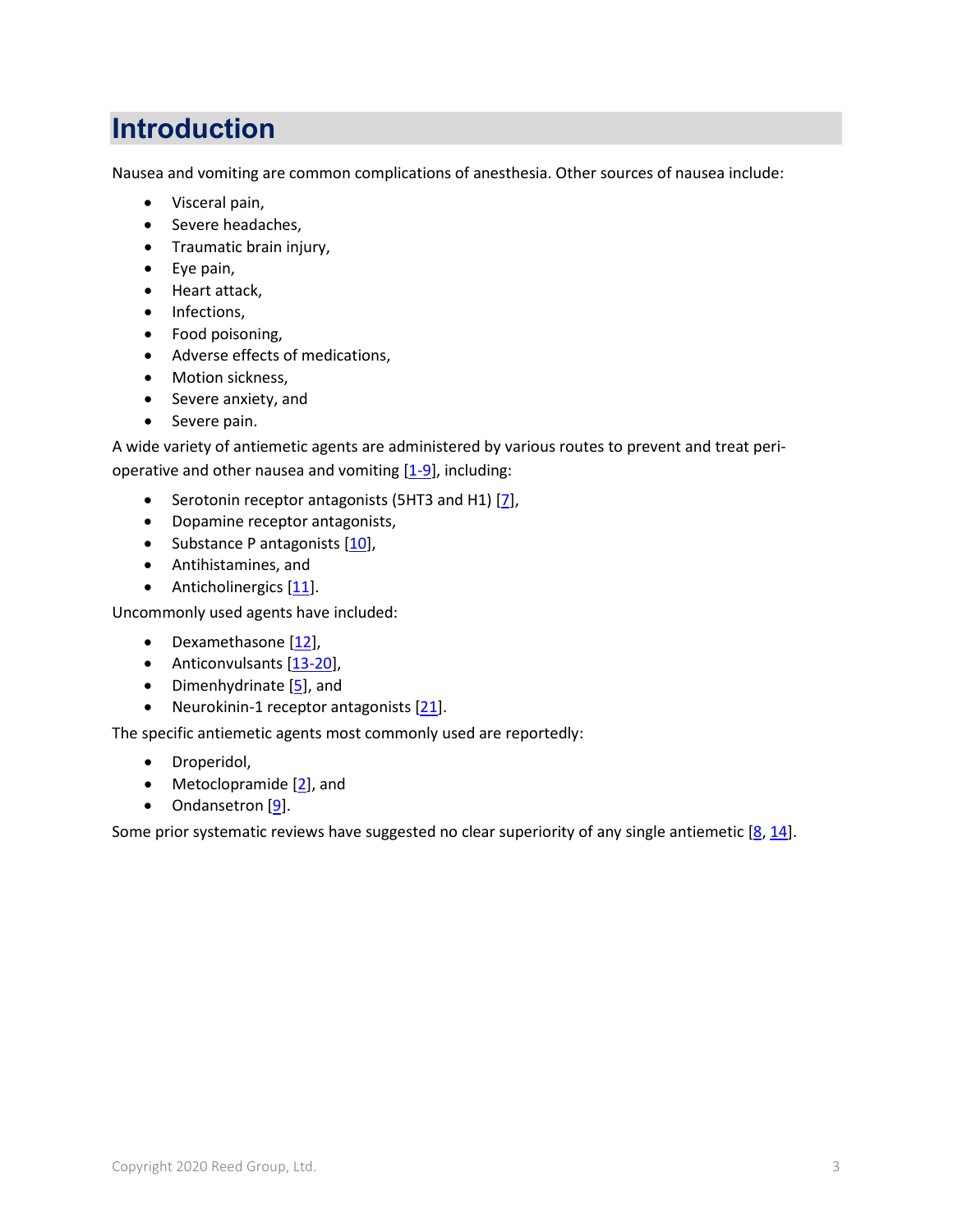# **Treatment Recommendation**

### Antiemetics

#### **Recommended.**

**Antiemetics are moderately recommended for peri-operative nausea and vomiting and in cases of severe pain causing nausea and vomiting.**

#### *Strength of Evidence* – **Moderately Recommended, Evidence (B)** *Level of Confidence* – High *Indications:* Pre-, peri- and post-operative nausea and emesis. Often used prophylactically either pre-operatively or at the end of the operative procedure when emesis is potentially anticipated and/or has significant impacts on the type of surgical procedure/wound. Also, may be provided post-operatively where there is ongoing nausea and/or vomiting either present or anticipated to potentially occur. In infrequent cases, severe pain without surgery may be associated with nausea and warrant treatment. *Benefits:* **Reduced, prevented, or resolved nausea and vomiting** *Harms:* Adverse effects vary based on type of medication. Common adverse effects include drowsiness, dry mouth, urinary retention, blurred vision, sedation, tremor. *Frequency/Dose/Duration:* Per manufacturer recommendation. Most studies administered intraveneous (I.V.) medication at close of surgery with some studies administering medication immediately pre-operatively. Routes used besides I.V. have included oral, PCA pump, and intramuscular. The rectal route is used typically as a tertiary strategy after common routes and/or combinations of medications have failed, although supportive quality studies were not found for rectal (PR) administration. Medications and doses used in quality studies include (most given I.V.): *a.* Aprepitant 40, 80, 125mg and 40mg P.O. *b.* Cyclizine 50mg *c.* Dimenhydrinate 50mg and 1mg/kg *d.* Dolasetron mesylate 12.5, 25, 50, 100 mg *e.* Droperidol 0.625, 1.25, 2.5, 5, 10, 15, 50mg and 0.014 micrograms/kg *f.* Granisetron 0.1, 1, 3mg and 20, 40 micrograms/kg *g.* Metoclopramide 10,20mg and 0.25mg/kg and 10mg P.O. *h.* Ondansetron 1, 2, 4, 8mg and 100 micrograms/kg and 4, 8mg P.O. *i.* Palonosetron 0.025, 0.05, 0.075mg *j.* Perphenazine 5mg *k.* Prochlorperazine 0.1,10mg *l.* Ramosetron 0.15, 0.3, 0.6mg and 4 micrograms/kg and 0.1mg P.O. *m.* Rolapitant 20, 70, 200mg *n.* Tropisetron 2.5mg and 0.1mg/kg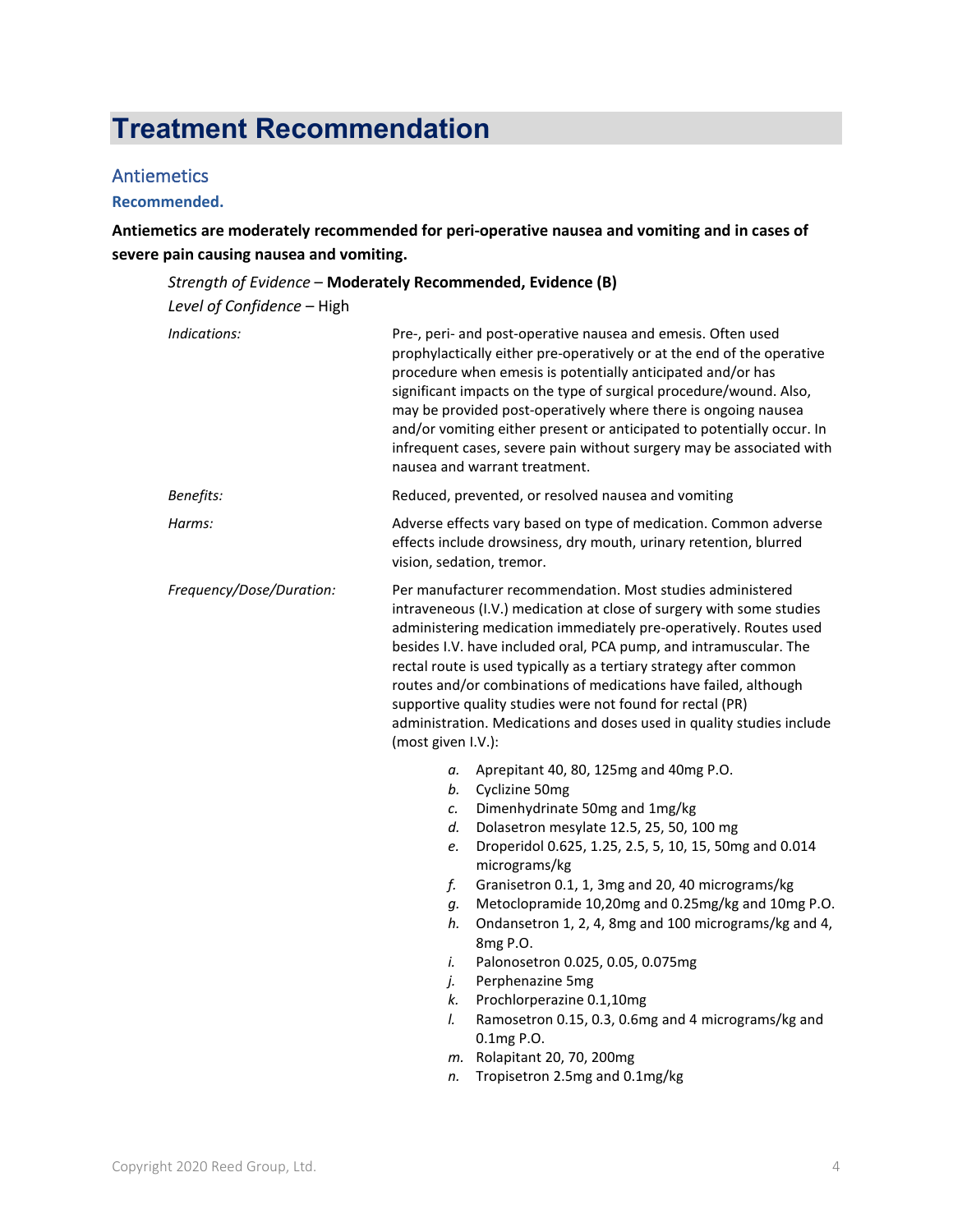|                                  | Various combinations of agents have been used and generally suggest<br>superiority of multiple agents over single agent approaches, thus<br>providing potential tertiary treatment strategies for more difficult<br>cases. Quality evidence supports combinations including Dolasetron<br>and Droperidol; Droperidol and Ondansetron, and Dimenhydrinate<br>and Droperidol [2].                                                                                                                                                                                                                                                                                                                                                                                                                                                                                                                                                                                                                                                                     |
|----------------------------------|-----------------------------------------------------------------------------------------------------------------------------------------------------------------------------------------------------------------------------------------------------------------------------------------------------------------------------------------------------------------------------------------------------------------------------------------------------------------------------------------------------------------------------------------------------------------------------------------------------------------------------------------------------------------------------------------------------------------------------------------------------------------------------------------------------------------------------------------------------------------------------------------------------------------------------------------------------------------------------------------------------------------------------------------------------|
| Indications for Discontinuation: | Resolution of symptoms                                                                                                                                                                                                                                                                                                                                                                                                                                                                                                                                                                                                                                                                                                                                                                                                                                                                                                                                                                                                                              |
| Rationale:                       | There are multiple anti-emetic agents with demonstrated efficacy,<br>although not all studies report efficacy. Anti-emetic agents are either<br>non-invasive or minimally invasive depending on administration route,<br>have low adverse effects, are mostly low cost, have demonstrated<br>efficacy and are thus recommended.                                                                                                                                                                                                                                                                                                                                                                                                                                                                                                                                                                                                                                                                                                                     |
| Evidence:                        | A comprehensive literature search was conducted using PubMed,<br>Scopus, CINAHL, Cochrane Library, and Google Scholar without date<br>limits using the following terms: Antiemetics, Antiemetic Agents; Hip<br>Osteoarthritis, Hip Degenerative Joint Disease, Hip Osteoarthrosis, Hip<br>Degenerative Arthritis; controlled clinical trial, controlled trials,<br>randomized controlled trial, randomized controlled trials, random<br>allocation, random*, randomized, randomization, randomly;<br>systematic, systematic review, retrospective, and prospective studies.<br>We found and reviewed 1119 articles in PubMed, 279 in Scopus, 14 in<br>CINAHL, 38 in Cochrane Library, 497 in Google Scholar (Went through<br>first 100), and 50 from other sources. We considered for inclusion 36<br>from PubMed, 0 from Scopus, 0 from CINAHL, 0 from Cochrane<br>Library, 0 from Google Scholar, and 83 from other sources. Of the 119<br>articles considered for inclusion, 86 were randomized controlled trials<br>and 33 systematics reviews. |

# **Guideline/Condition Applicability**

### Ankle and Foot Disorders

Achilles Bursitis or Tendinopathy Achilles Tendon Rupture Bunion Charcot Arthropathy Chronic Ulcer, Lower Limb (Including Toes, Foot, Ankle, Calf) Fracture, Ankle Fracture, Calcaneus Fracture, Forefoot (Sesamoid, Phalanges) Fracture, Metatarsal Bones Fracture, Midfoot (Cuboid, Cuneiform, Navicular) Fracture, Talus Fracture, Tibia or Fibula Hammertoe Morton Neuroma Paronychia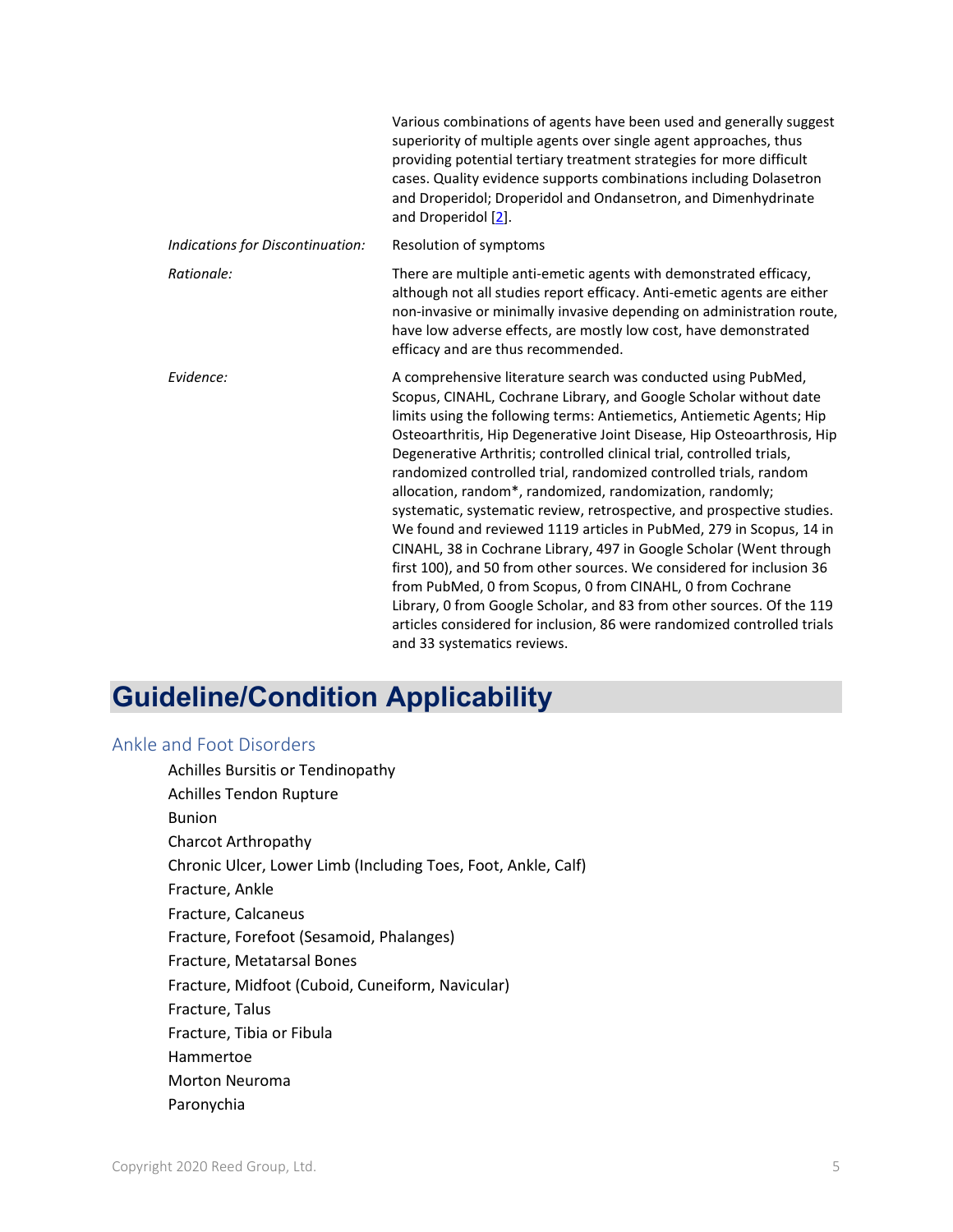Plantar Fasciitis Sprains and Strains, Ankle Tarsal Tunnel Syndrome

#### Cervical and Thoracic Spine Disorders

Cervical Disc Disorder with Myelopathy Fracture, Cervical Spine (Without Spinal Cord Injury) Myelopathy Neck Pain Radicular Pain Syndrome, Cervical Spine Sprains and Strains, Cervical Spine (Neck) Thoracic Spine Pain

#### Chronic Pain

Chronic Neuropathic Pain Complex Regional Pain Syndrome Pain, Chronic

#### Elbow Disorders

Biceps Tendinitis Dislocation, Elbow Epicondylitis, Medial and Lateral Fracture, Humerus, Distal Fracture, Humerus, Proximal Fracture, Radius, Proximal Neuropathy of Radial Nerve (Entrapment) Neuropathy of Ulnar Nerve (Entrapment) Olecranon Bursitis Osteoarthrosis, Elbow Osteonecrosis, Elbow Pronator Syndrome Sprains and Strains, Elbow

# Eye Disorders

Foreign Body, Cornea Pterygium

#### Hand, Wrist, and Forearm Disorders

Carpal Tunnel Syndrome Compartment Syndrome Crush Injury Dupuytren's Contracture Fracture, Carpal Bones Fracture, Fingers and Thumb Fracture, Metacarpal Bones Fracture, Radius and Ulna, Distal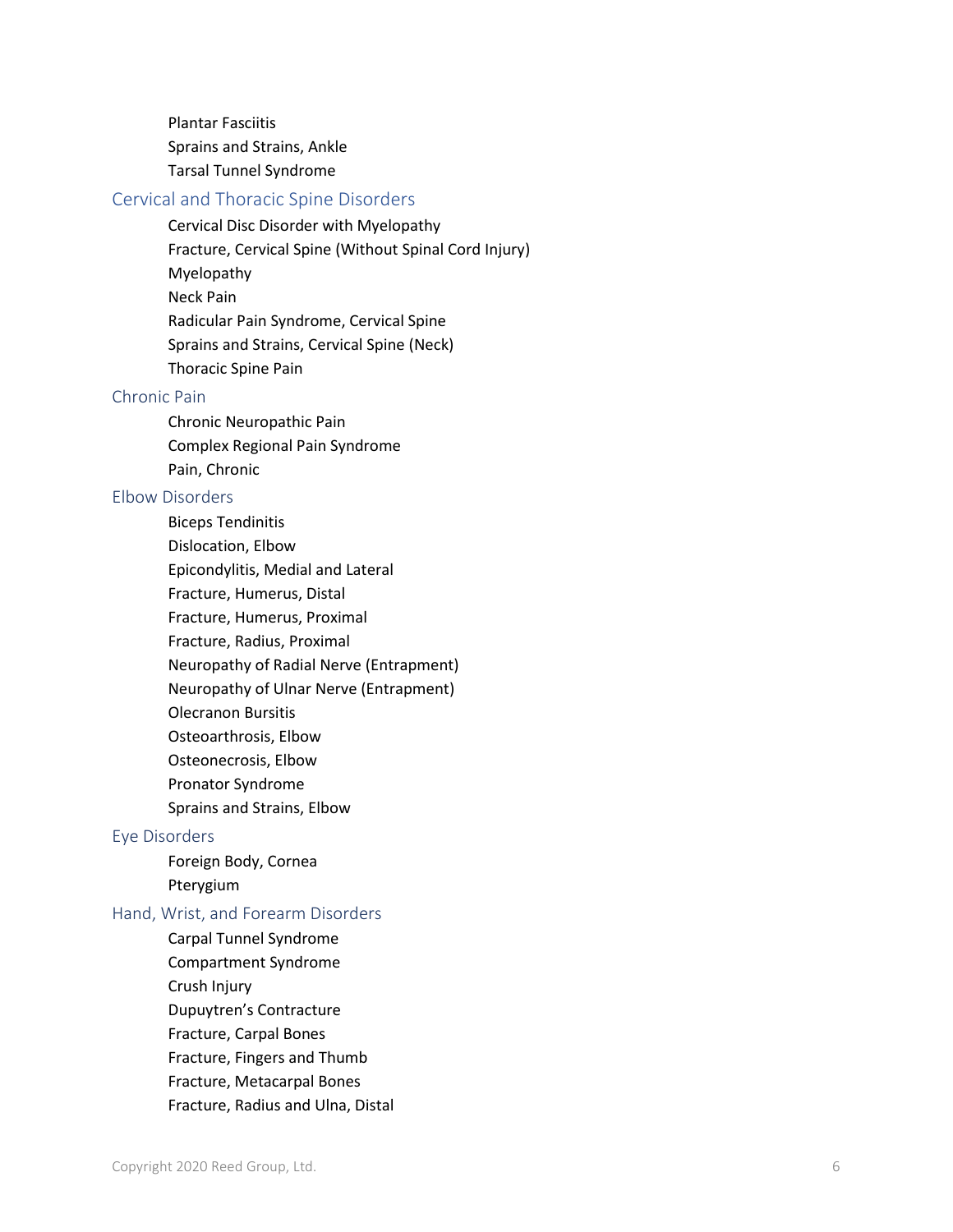Kienböck's Disease Laceration, Upper Extremity Osteoarthrosis, Hand and Finger Pain in Limb Puncture Wound Sprains and Strains, Hand or Fingers Sprains and Strains, Wrist Synovial Cyst Tenosynovitis Tenosynovitis, Radial Styloid Triangular Fibrocartilage Complex (TFCC) Tears Trigger Finger or Thumb

#### Hip and Groin Disorders

- Epididymitis Femoral Acetabular Impingement Fracture, Femoral Neck Gluteus Medius Tear Greater Trochanteric Pain Syndrome Groin Pain, Adductor -Related Groin Strai n Hip Dysplasia Labral Tear, Hip Ligamentum Teres Rupture Meralgia Paresthetica **Orchitis** Osteoarthrosis, Hip Osteonecrosis, Hip Pain, Hip Sciatica Strains, Hamstring Strains, Hip Flexor Strains, Lower Abdominal Tendinosis, Gluteus Medius Knee Disorders Iliotibial Band Syndrome Meniscus Disorders, Knee Osteoarthrosis, Knee
	- Osteonecrosis, Knee Pain, Knee
	- Patellar Tendinopathy
	- Patellofemoral Joint Syndrome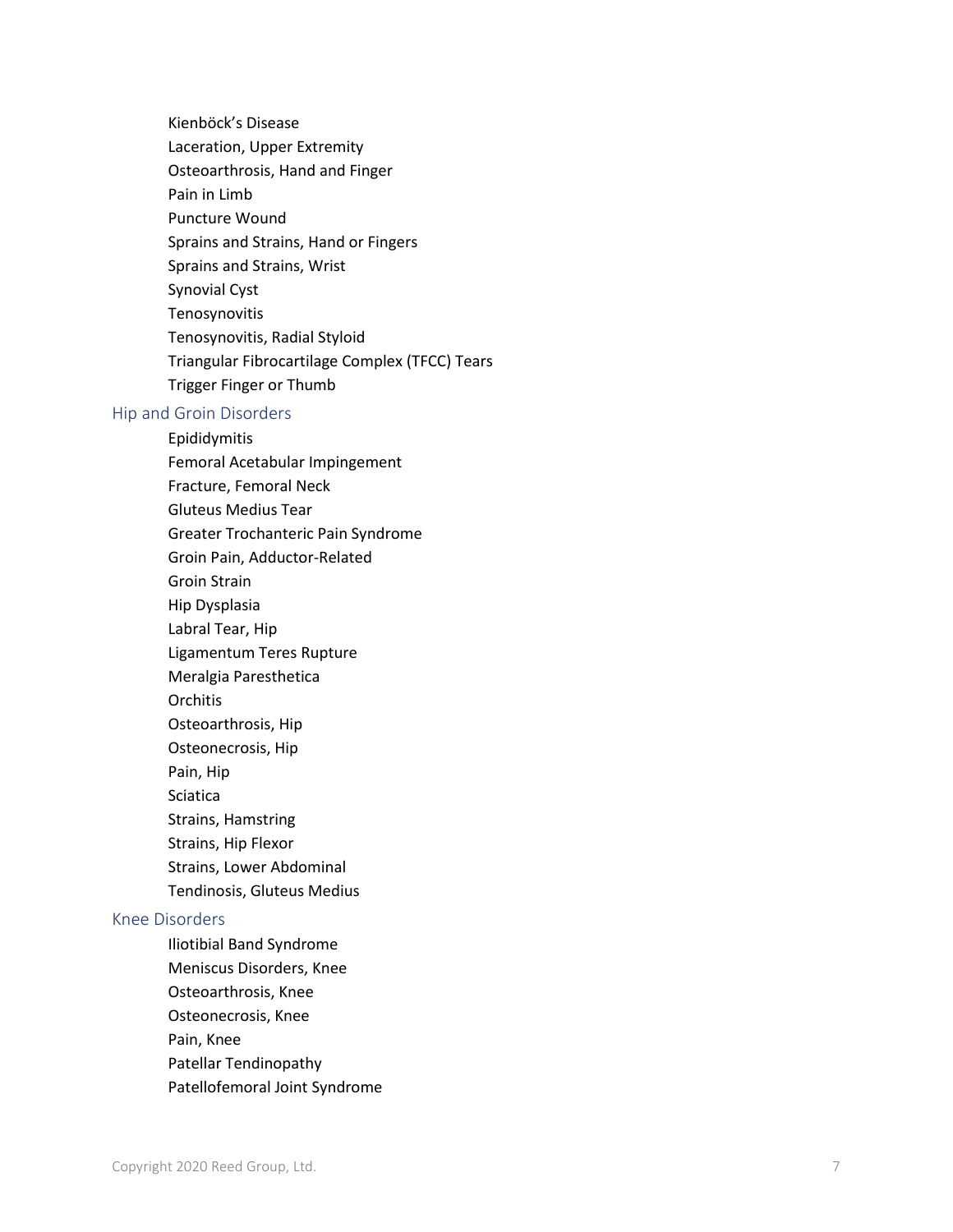Sprains and Strains, Knee Strains, Quadriceps and Calf

#### Low Back Disorders

Ankylosing Spondylitis

- Facet Degenerative Joint Disease
- Fracture, Lumbosacral Spine (Without Spinal Cord Injury)
- Fracture, Vertebra
- Low Back Pain
- Radicular Pain Syndrome, Lumbar Spine
- Spinal Stenosis
- Spondylolisthesis

#### Opioids

Opioid use may cause nausea and vomiting

#### Shoulder Disorders

Adhesive Capsulitis of Shoulder Brachial Plexus Injuries Calcific Tendinitis, Shoulder Dislocation, Acromioclavicular Joint Dislocation, Glenohumeral Fracture, Clavicle Impingement Syndrome Labral Tear, Shoulder Osteoarthrosis, Shoulder Osteonecrosis, Shoulder Pain, Shoulder Rotator Cuff Syndrome Rotator Cuff Tear Sprains and Strains, Shoulder and Upper Arm Thoracic Outlet Syndrome

#### Traumatic Brain Injury

Fracture, Skull (Closed) Headache Traumatic Brain Injury

#### Workplace Mental Health

Posttraumatic Stress Disorder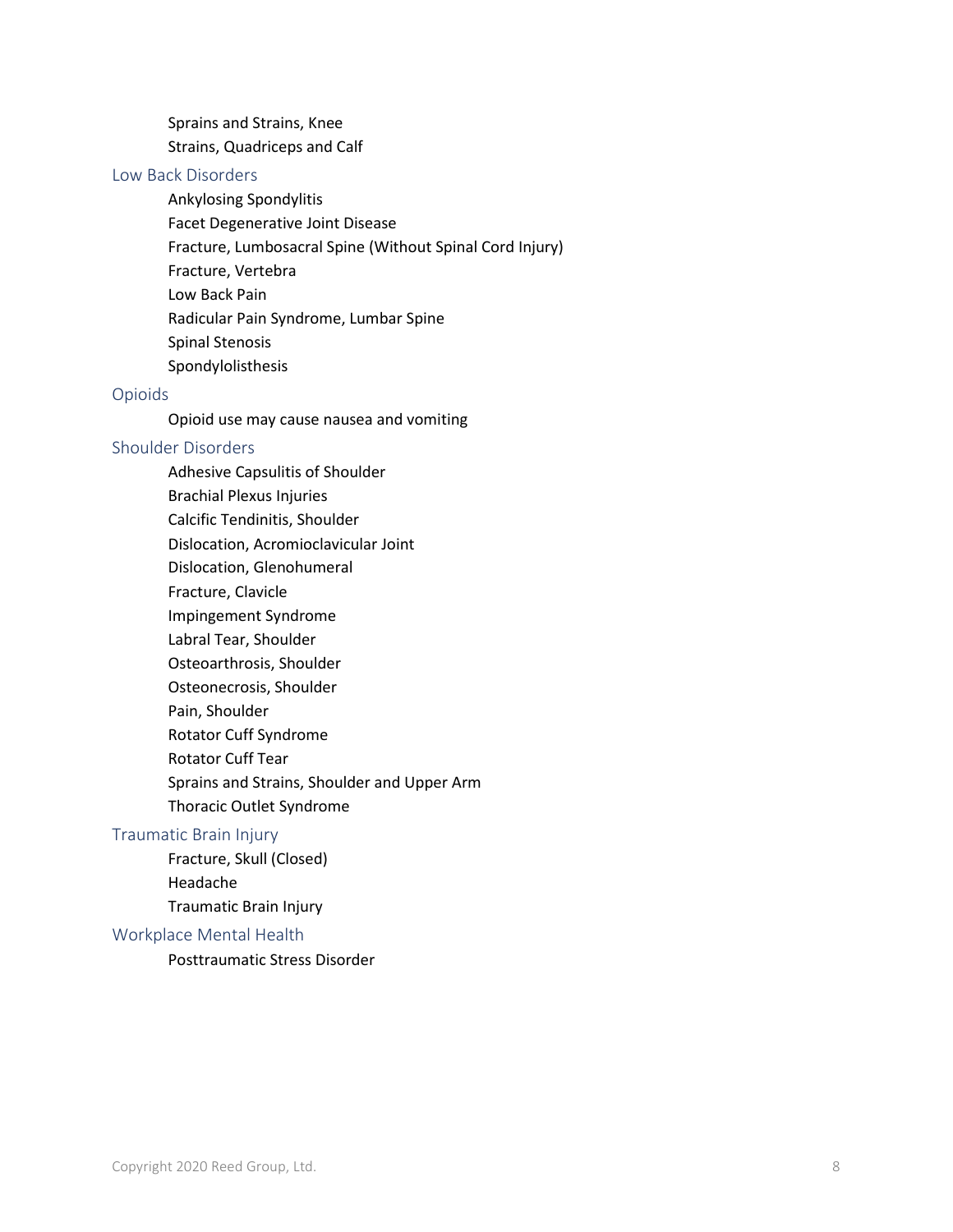# **References**

#### <span id="page-8-0"></span>1. Gralla, R.J., et al.

Recommendations for the use of antiemetics: evidence-based, clinical practice guidelines. Journal of Clinical Oncology, 1999. 17(9): p. 2971-2971.

<span id="page-8-5"></span>2. Eberhart, L., et al.

Droperidol and dimenhydrinate alone or in combination for the prevention of post-operative nausea and vomiting after nasal surgery in male patients. European journal of anaesthesiology, 1999. 16(11): p. 790-795.

3. Bailey, P.L., et al.

Transdermal scopolamine reduces nausea and vomiting after outpatient laparoscopy. Anesthesiology, 1990. 72(6): p. 977-980.

4. Lee, D., et al.

The effect of oral and I.V. ramosetron on postoperative nausea and vomiting in patients undergoing gynecological laparoscopy with total intravenous anesthesia. Journal of anesthesia, 2009. 23(1): p. 46-50.

<span id="page-8-4"></span>5. Kranke, P., et al.

Dimenhydrinate for prophylaxis of postoperative nausea and vomiting: a meta-analysis of randomized controlled trials. Acta anaesthesiologica scandinavica, 2002. 46(3): p. 238-244.

6. Rawlinson, A., et al.

Mechanisms of reducing postoperative pain, nausea and vomiting: a systematic review of current techniques. Evid Based Med, 2012. 17(3): p. 75-80.

<span id="page-8-1"></span>7. Barrett, T.W., et al.

A randomized, placebo-controlled trial of ondansetron, metoclopramide, and promethazine in adults. The American journal of emergency medicine, 2011. 29(3): p. 247-255.

<span id="page-8-7"></span>8. Furyk, J.S., R.A. Meek, and D. Egerton-Warburton

Drugs for the treatment of nausea and vomiting in adults in the emergency department setting. The Cochrane Library, 2015.

<span id="page-8-6"></span>9. Gupta, A., et al.

Does the routine prophylactic use of antiemetics affect the incidence of postdischarge nausea and vomiting following ambulatory surgery?: A systematic review of randomized controlled trials. ANESTHESIOLOGY-PHILADELPHIA THEN HAGERSTOWN-, 2003. 99(2): p. 488-495.

#### <span id="page-8-2"></span>10.Diemunsch, P., et al.

Single-dose aprepitant vs ondansetron for the prevention of postoperative nausea and vomiting: a randomized, double-blind phase III trial in patients undergoing open abdominal surgery. British journal of anaesthesia, 2007. 99(2): p. 202-211.

#### <span id="page-8-3"></span>11.De Oliveira, G., et al.

Systemic metoclopramide to prevent postoperative nausea and vomiting: a meta-analysis without Fujii's studies. British journal of anaesthesia, 2012. 109(5): p. 688-697.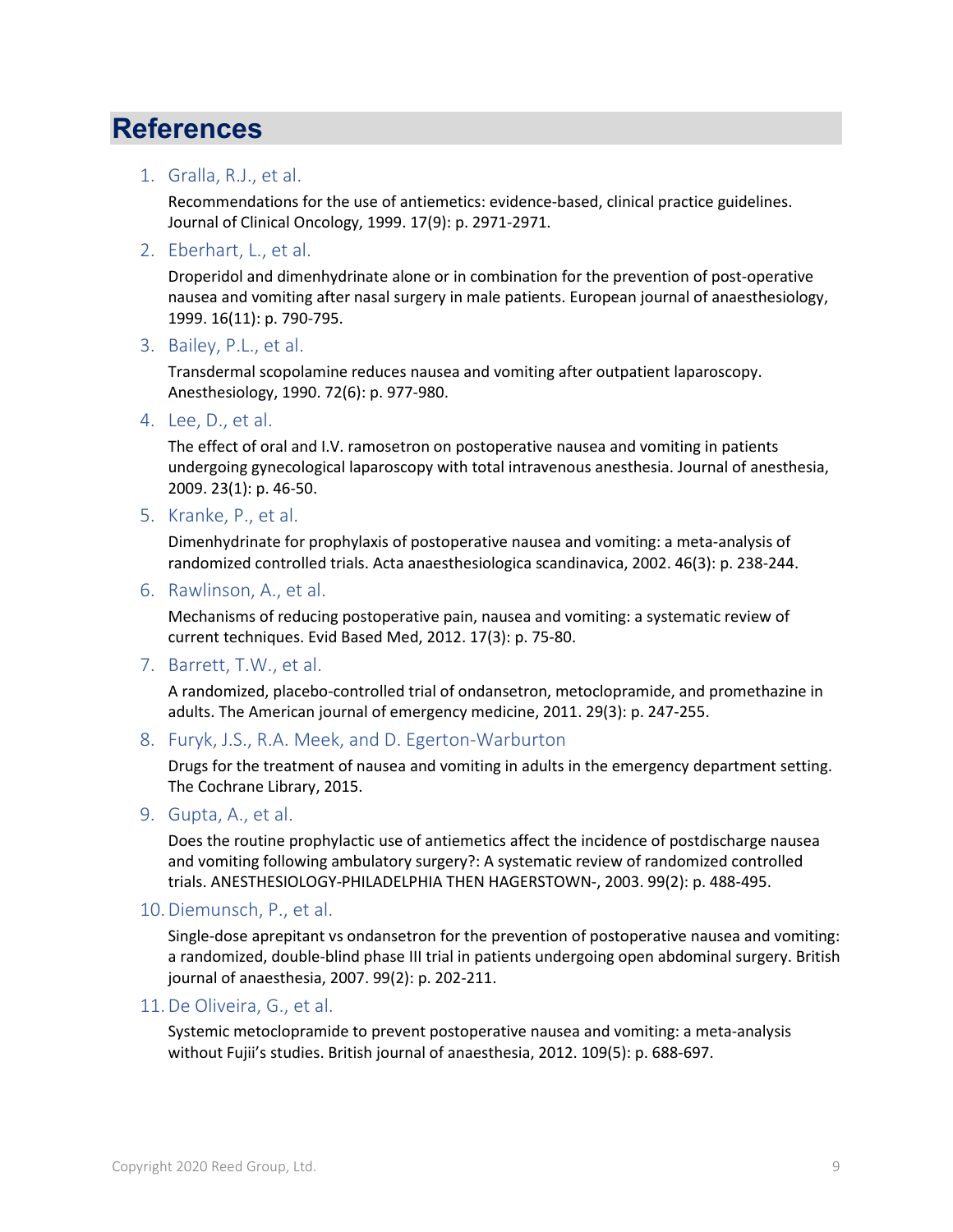#### <span id="page-9-0"></span>12.Ahn, E., et al.

Palonosetron and ramosetron compared for effectiveness in preventing postoperative nausea and vomiting: a systematic review and meta-analysis. PloS one, 2016. 11(12): p. e0168509.

<span id="page-9-1"></span>13.Grant, M.C., et al.

The effect of preoperative gabapentin on postoperative nausea and vomiting: a meta-analysis. Anesthesia & Analgesia, 2016. 122(4): p. 976-985.

<span id="page-9-3"></span>14. Kazemi-Kjellberg, F., I. Henzi, and M.R. Tramèr

Treatment of established postoperative nausea and vomiting: a quantitative systematic review. BMC anesthesiology, 2001. 1(1): p. 2.

15. Kim, W.O., et al.

Ramosetron for the prevention of postoperative nausea and vomiting (PONV): a meta-analysis. Korean journal of anesthesiology, 2011. 61(5): p. 405-412.

16. Fujii, Y., et al.

Ramosetron for preventing postoperative nausea and vomiting in women undergoing gynecological surgery. Anesthesia & Analgesia, 2000. 90(2): p. 472-475.

17.Joo, J., et al.

Ramosetron versus ondansetron for postoperative nausea and vomiting in strabismus surgery patients. BMC anesthesiology, 2015. 16(1): p. 41.

18. Kim, S., et al.

Comparison of ramosetron with ondansetron for prevention of postoperative nausea and vomiting in patients undergoing gynaecological surgery. British journal of anaesthesia, 2009. 103(4): p. 549-553.

#### 19.Mihara, T., et al.

Reevaluation of the effectiveness of ramosetron for preventing postoperative nausea and vomiting: a systematic review and meta-analysis. Anesthesia & Analgesia, 2013. 117(2): p. 329- 339.

20. Yokoi, A., et al.

Comparative efficacy of ramosetron and ondansetron in preventing postoperative nausea and vomiting: An updated systematic review and meta-analysis with trial sequential analysis. PloS one, 2017. 12(10): p. e0186006.

<span id="page-9-2"></span>21. Liu, M., et al.

Neurokinin-1 receptor antagonists in preventing postoperative nausea and vomiting: a systematic review and meta-analysis. Medicine, 2015. 94(19).

22.Alexander, R. and M. Fennelly

Comparison of ondansetron, metoclopramide and placebo as premedicants to reduce nausea and vomiting after major surgery. Anaesthesia, 1997. 52(7): p. 695-698.

#### 23.Alexander, R., et al.

Comparison of ondansetron and droperidol in reducing postoperative nausea and vomiting associated with patient-controlled analgesia." Anaesthesia,1995. 50(12): p. 1086-1088.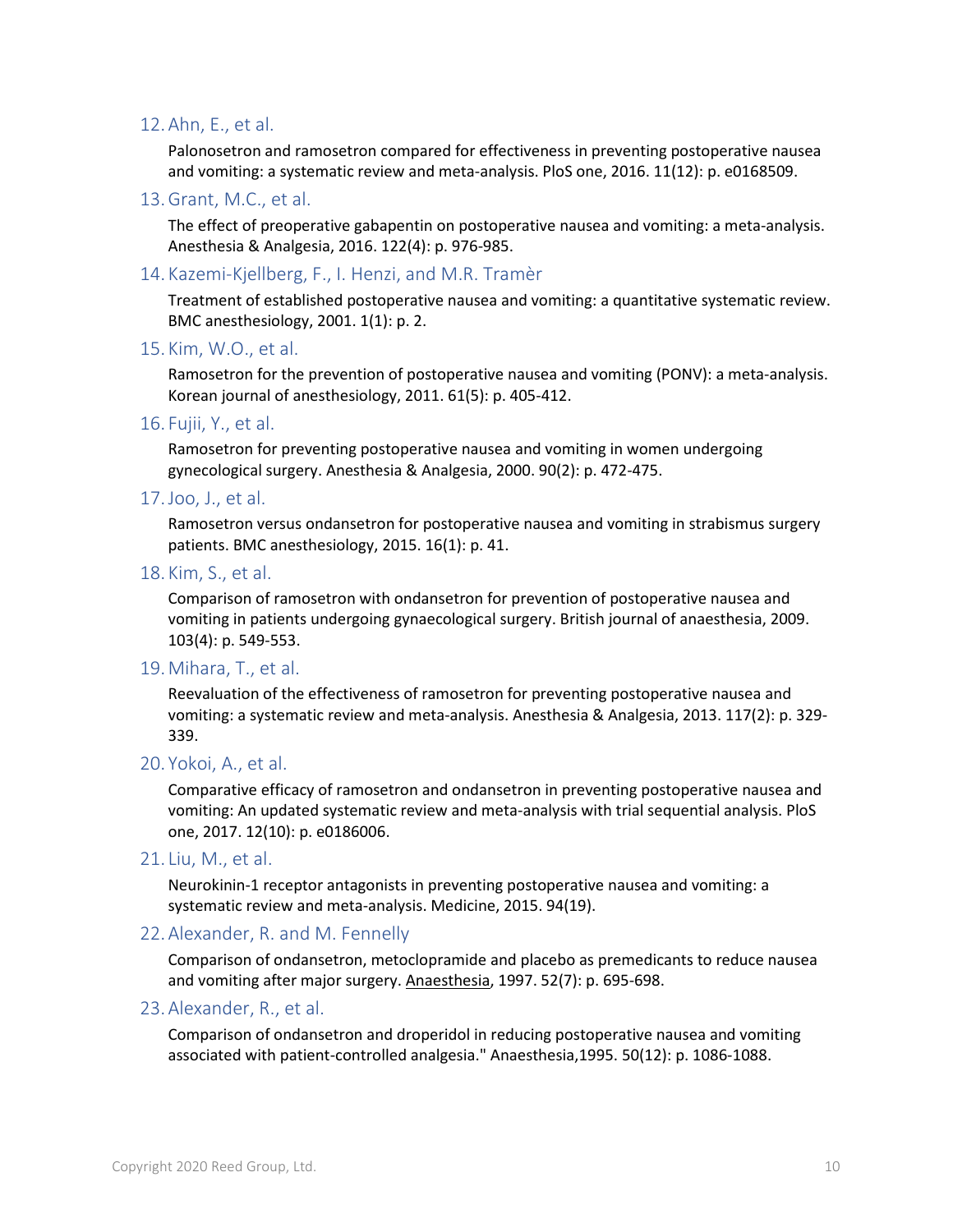#### 24.Ali-Melkkilä, T., et al.

Tropisetron and metoclopramide in the prevention of postoperative nausea and vomiting: A comparative, placebo-controlled study in patients undergoing ophthalmic surgery. Anaesthesia, 1996. 51(3): p. 232-235.

25.Alon, E., et al.

Tropisetron for treating established postoperative nausea and vomiting: a randomized, doubleblind, placebo-controlled study. Anesthesia & Analgesia**,** 1998. 86(3): p. 617-623.

26.Bestas, A., et al.

Effects of ondansetron and granisetron on postoperative nausea and vomiting in adult patients undergoing laparoscopic cholecystectomy: a randomized, double-blind, placebo-controlled clinical trial. Current therapeutic research, 2007. 68(5): p. 303-312.

27.Bilgin, T. E., et al.

A comparative study of the antiemetic efficacy of dexamethasone, ondansetron, and metoclopramide in patients undergoing gynecological surgery. Medical Science Monitor, 2010. 16(7): p. CR336-CR341.

28.Bodner, M. and P. F. White

Antiemetic efficacy of ondansetron after outpatient laparoscopy. Anesthesia and analgesia, 1991. 73(3): p. 250-254.

29.Candiotti, K. A., et al.

A randomized, double-blind study to evaluate the efficacy and safety of three different doses of palonosetron versus placebo for preventing postoperative nausea and vomiting. Anesthesia & Analgesia, 2008. 107(2): p. 445-451.

30.Chen, J. J., et al.

Efficacy of ondansetron and prochlorperazine for the prevention of postoperative nausea and vomiting after total hip replacement or total knee replacement procedures: a randomized, double-blind, comparative trial. Archives of internal medicine, 1998. 158(19): p. 2124-2128.

31.Choi, D., et al.

Prophylactic control of post-operative nausea and vomiting using ondansetron and ramosetron after cardiac surgery. Acta anaesthesiologica scandinavica, 2010. 54(8): p. 962-969.

32.Cholwill, J., et al.

Comparison of ondansetron and cyclizine for prevention of nausea and vomiting after day-case gynaecological laparoscopy. British journal of anaesthesia, 1999. 83(4): p. 611-614.

33.Chun, H., et al.

Efficacy of palonosetron for the prevention of postoperative nausea and vomiting: a randomized, double-blinded, placebo-controlled trial. British journal of anaesthesia, 2014. 112(3): p. 485-490.

34.Claybon, L.

Single dose intravenous ondansetron for the 24-hour treatment of postoperative nausea and vomiting. Anaesthesia, 1994. 49: p. 24-29.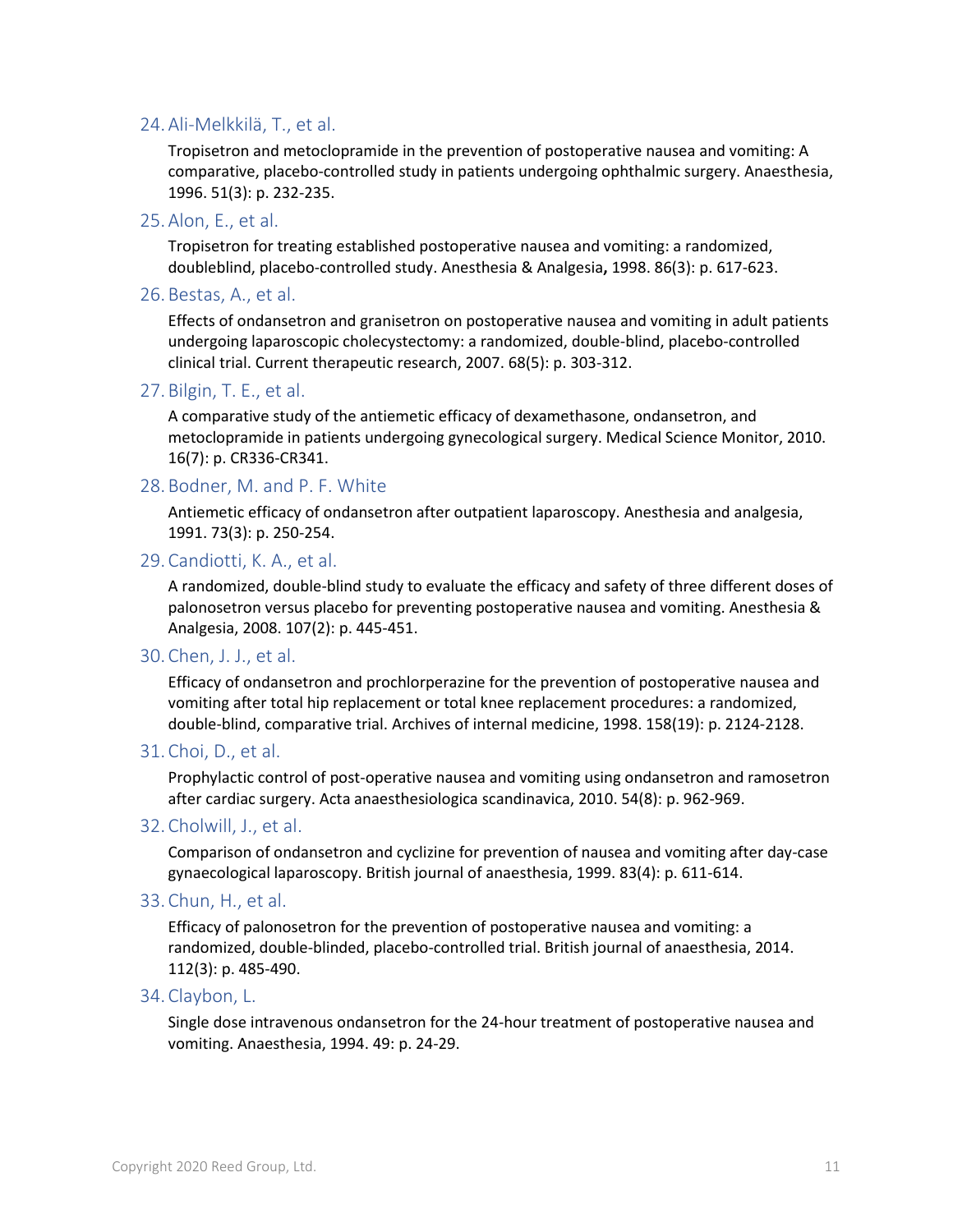#### 35.Cozanitis, D., et al.

A comparison of ranitidine, droperidol or placebo in the prevention of nausea and vomiting after hysterectomy. Canadian journal of anaesthesia, 1996. 43(2): p. 106.

36.Culebras, X., et al.

The antiemetic efficacy of droperidol added to morphine patient-controlled analgesia: a randomized, controlled, multicenter dose-finding study. Anesthesia & Analgesia, 2003. 97(3): p. 816-821.

37.Davidson, E. D., et al.

The effects of metoclopramide on postoperative ileus. A randomized double-blind study. Annals of surgery, 1979. 190(1): p. 27.

38.Desilva, P., et al.

The efficacy of prophylactic ondansetron, droperidol, perphenazine, and metoclopramide in the prevention of nausea and vomiting after major gynecologic surgery. Anesthesia & Analgesia, 1995. 81(1): p. 139-143.

39.Diemunsch, P., et al.

Intravenous dolasetron mesilate ameliorates postoperative nausea and vomiting. Canadian journal of anaesthesia, 1997. 44(2): p. 173.

40.Dobkin, A. B., et al.

Double-blind evaluation of Metoclopramide (MK 745, Sinemet®), Trimethobenzamide (Tigan®), and a placebo as postanaesthetic anti-emetics following Methoxyflurane anaesthesia. Canadian Anaesthetists' Society Journal, 1968. 15(1): p. 80-91.

41.Du, S. P., et al.

Ondansetron in the treatment of postoperative nausea and vomiting in ambulatory outpatients: a dose-comparative, stratified, multicentre study. European journal of anaesthesiology. Supplement, 1992. 6: p. 55-62.

42. Eberhart, L., et al.

Dimenhydrinate and metoclopramide alone or in combination for prophylaxis of PONV. Canadian Journal of Anesthesia, 2000. 47(8): p. 780.

#### 43. Eberhart, L. H., et al.

Droperidol and dolasetron alone or in combination for prevention of postoperative nausea and vomiting after vitrectomy. Ophthalmology, 2004. 111(8): p. 1569-1575.

#### 44. Egerton-Warburton, D., et al.

Antiemetic use for nausea and vomiting in adult emergency department patients: randomized controlled trial comparing ondansetron, metoclopramide, and placebo. Annals of emergency medicine, 2014. 64(5): p. 526-532. e521.

#### 45. Fortney, J. T., et al.

A comparison of the efficacy, safety, and patient satisfaction of ondansetron versus droperidol as antiemetics for elective outpatient surgical procedures. Anesthesia & Analgesia**,** 1998. 86(4): p. 731-738.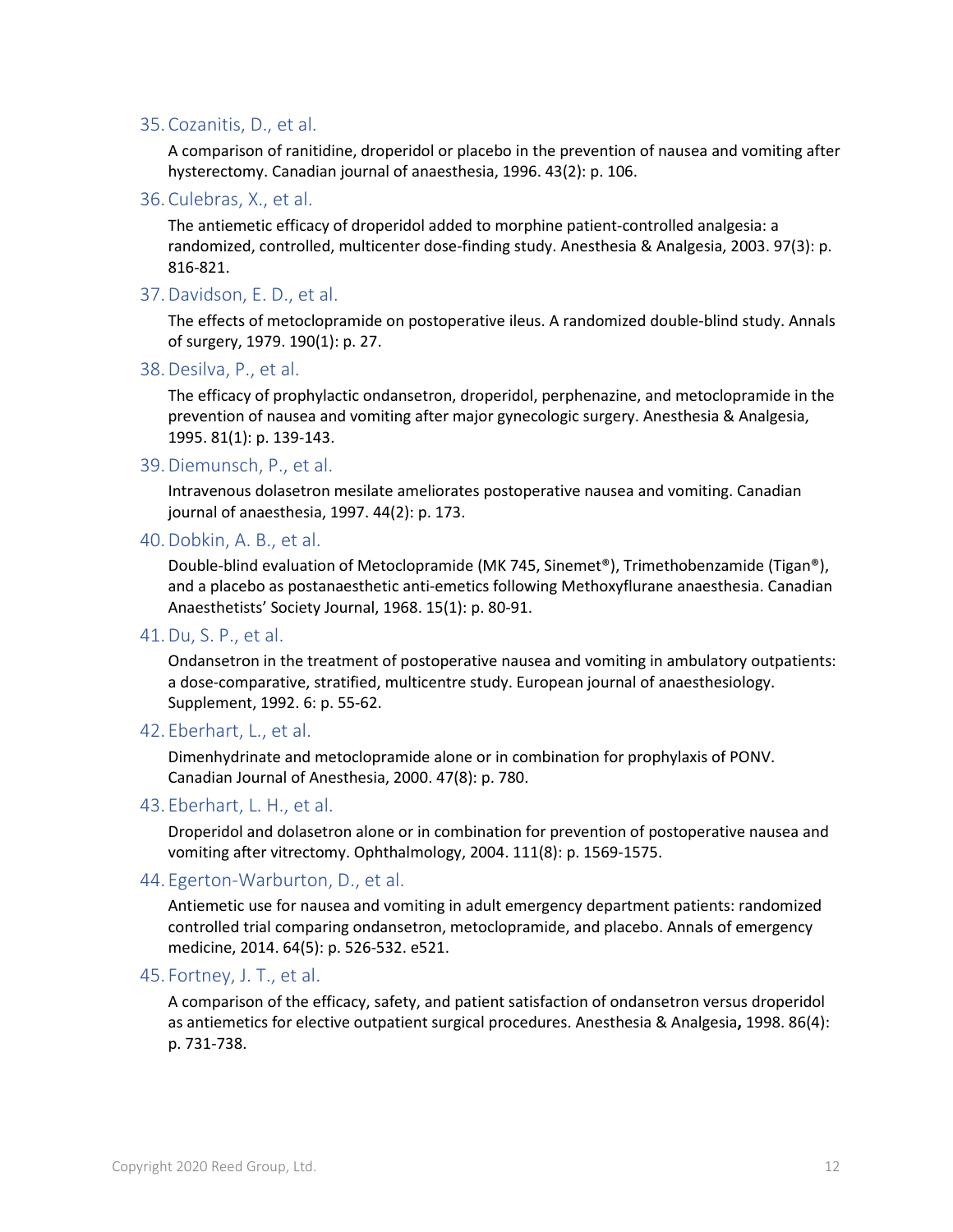#### 46.Gan, T., et al.

Double-blind comparison of ondansetron, droperidol and saline in the prevention of postoperative nausea and vomiting. BJA: British Journal of Anaesthesia, 1994. 72(5): p. 544-547.

47.Gan, T. J., et al.

Rolapitant for the prevention of postoperative nausea and vomiting: a prospective, doubleblinded, placebo-controlled randomized trial. Anesthesia & Analgesia, 2011. 112(4): p. 804-812.

48.Graczyk, S. G., et al.

Intravenous dolasetron for the prevention of postoperative nausea and vomiting after outpatient laparoscopic gynecologic surgery. Anesthesia & Analgesia, 1997. 84(2): p. 325-330.

49.Grover, V., et al.

Efficacy of orally disintegrating ondansetron in preventing postoperative nausea and vomiting after laparoscopic cholecystectomy: a randomised, double-blind placebo controlled study. Anaesthesia, 2009. 64(6): p. 595-600.

50.Helmy, S.

Prophylactic anti-emetic efficacy of ondansetron in laparoscopic cholecystectomy under total intravenous anaesthesiaA randomised, double-blind comparison with droperidol, metoclopramide and placebo. Anaesthesia, 1999. 54(3): p. 266-271.

### 51.Hüseyinoğlu, Ü. and K. Ülker

Preoperative use of 10-mg metoclopramide and 50-mg dimenhydrinate in the prophylaxis of postoperative nausea and vomiting in elective caesarean births: a prospective randomized clinical study. The Journal of Obstetrics and Gynecology of India, 2016. 66(4): p. 252-258.

#### 52.Jellish, W. S., et al.

Ondansetron versus droperidol or placebo to prevent nausea and vomiting after otologic surgery. Otolaryngology—Head and Neck Surgery, 1998. 118(6): p. 785-789.

#### 53.Jellish, W. S., et al.

Ondansetron versus droperidol or placebo when given prophylactically for the prevention of postoperative nausea and vomiting in patients undergoing middle ear procedures. Journal of clinical anesthesia, 1997. 9(6): p. 451-456.

#### 54.Jung, W. S., et al.

Oral administration of aprepitant to prevent postoperative nausea in highly susceptible patients after gynecological laparoscopy. Journal of anesthesia, 2013. 27(3): p. 396-401.

#### 55. Kaufmann, M. A., et al.

Prophylactic antiemetic therapy with patient-controlled analgesia: a double-blind, placebocontrolled comparison of droperidol, metoclopramide, and tropisetron. Anesthesia and analgesia, 1994. 78(5): p. 988-994.

#### 56. Khalil, S. N., et al.

Ondansetron prevents postoperative nausea and vomiting in women outpatients. Anesthesia and analgesia, 1994. 79(5): p. 845-851.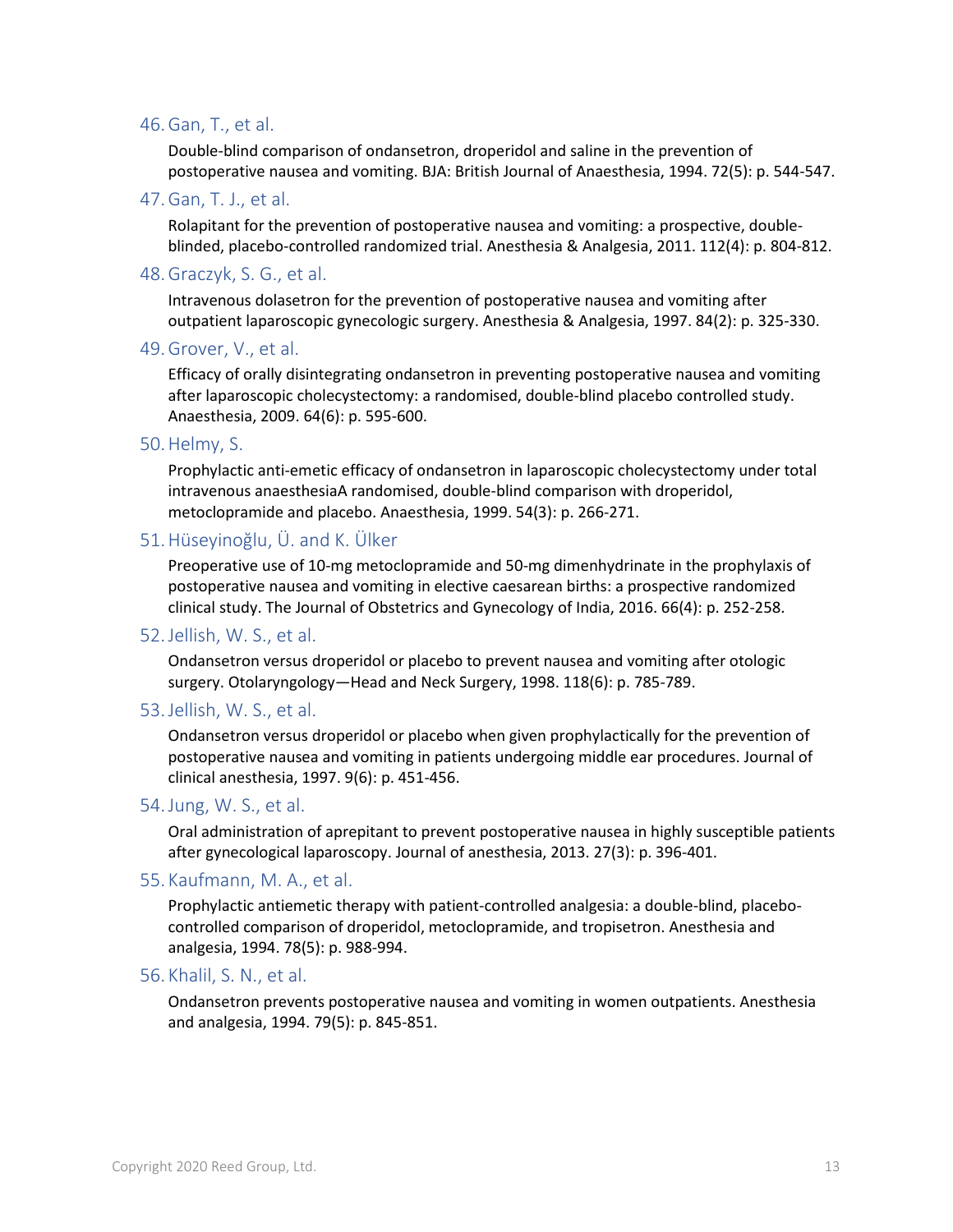#### 57. Koivuranta, M., et al.

Comparison of ondansetron and droperidol in the prevention of postoperative nausea and vomiting after laparoscopic surgery in women. Acta anaesthesiologica scandinavica, 1997 41(10): 1273-1279.

#### 58. Korttila, K., et al.

Intravenous dolasetron and ondansetron in prevention of postoperative nausea and vomiting: a multicenter, double-blind, placebo-controlled study. Acta anaesthesiologica scandinavica, 1997. 41(7): p. 914-922.

#### 59. Kovac, A., et al.

Prophylactic intravenous ondansetron in female outpatients undergoing gynaecological surgery: a multicentre dose-comparison study. European journal of anaesthesiology. Supplement, 1992. 6: p. 37-47.

#### 60. Kovac, A. L., et al.

A randomized, double-blind study to evaluate the efficacy and safety of three different doses of palonosetron versus placebo in preventing postoperative nausea and vomiting over a 72-hour period. Anesthesia & Analgesia, 2008. 107(2): p. 439-444.

#### 61. Kovac, A. L., et al.

Efficacy of repeat intravenous dosing of ondansetron in controlling postoperative nausea and vomiting: a randomized, double-blind, placebo-controlled multicenter trial. Journal of Clinical Anesthesia, 1999. 11(6): p. 453-459.

#### 62. Kovac, A. L., et al.

Ondansetron prevents postoperative emesis in male outpatients. Journal of clinical anesthesia**,**  1996. 8(8): p. 644-651.

#### 63. Kovac, A. L., et al.

Treatment of postoperative nausea and vomiting with single intravenous doses of dolasetron mesylate: a multicenter trial. Anesthesia & Analgesia, 1997. 85(3): p. 546-552.

#### 64. Kreisler, N. S., et al.

Small-dose droperidol effectively reduces nausea in a general surgical adult patient population. Anesthesia & Analgesia, 2000. 91(5): p. 1256-1261.

#### 65. Lee, S., et al.

Prophylactic antiemetic efficacy of granisetron or ramosetron in patients undergoing thyroidectomy. Asian journal of surgery, 2002. 25(4): p. 309-314.

#### 66.Madej, T. and K. Simpson

Comparison of the use of domperidone, droperidol and metoclopramide in the prevention of nausea and vomiting following major gynaecological surgery. BJA: British Journal of Anaesthesia, 1986. 58(8): p. 884-887.

#### 67.Madenoglu, H., et al.

Randomized, double-blinded comparison of tropisetron and placebo for prevention of postoperative nausea and vomiting after supratentorial craniotomy. Journal of neurosurgical anesthesiology, 2003. 15(2): p. 82-86.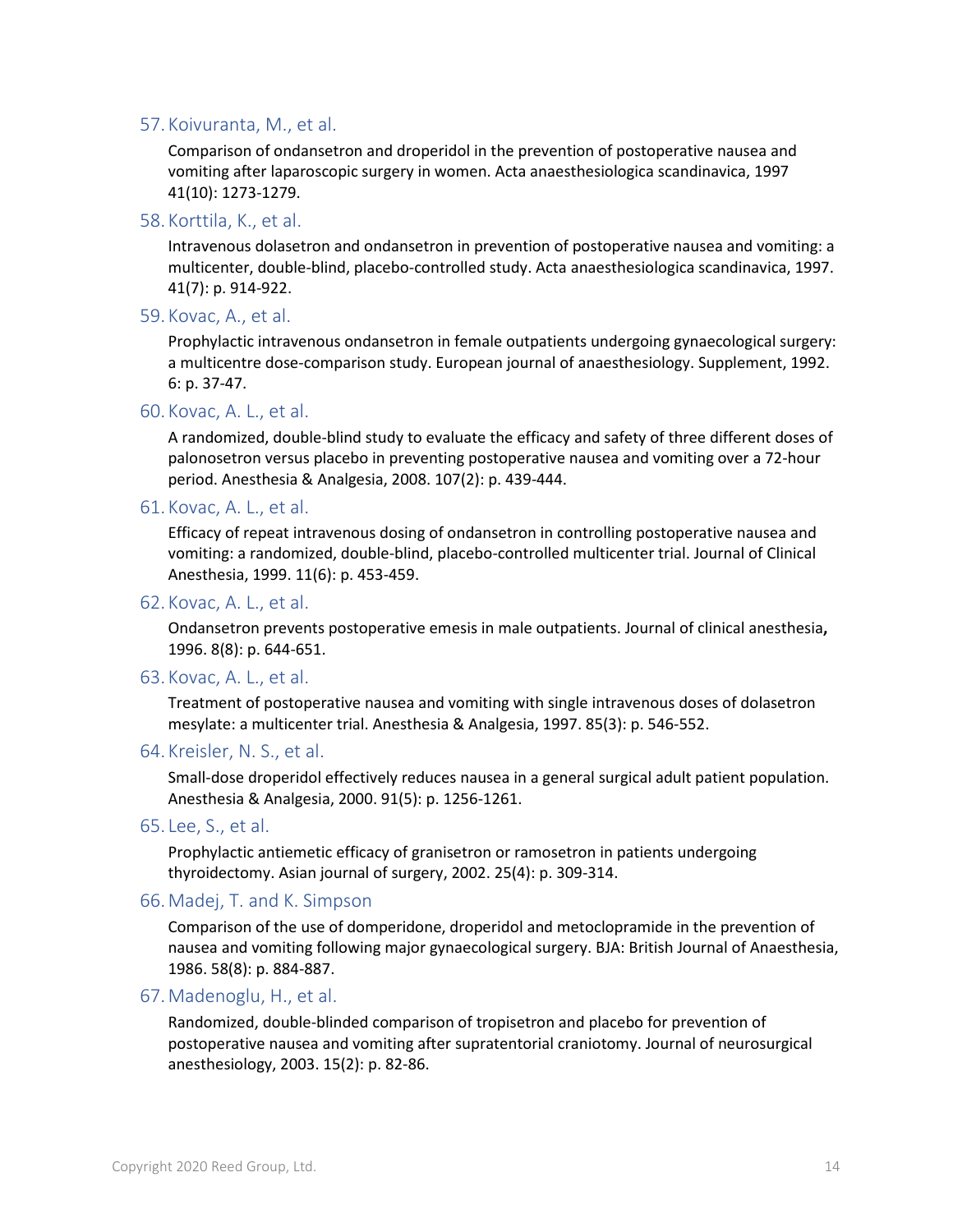#### 68.Maestre, J., et al.

Prevention of postoperative nausea and vomiting with metoclopramide, droperidol and ondansetron: a randomized, double-blind comparison with placebo in ambulatory surgery. Ambulatory Surgery, 1997. 5(4): p. 153-159.

69.Malins, A., et al.

Nausea and vomiting after gynaecological laparoscopy: comparison of premedication with oral ondansetron, metoclopramide and placebo. BJA: British Journal of Anaesthesia, 1994. 72(2): p. 231-233.

#### 70.McKenzie, R., et al.

Comparison of ondansetron versus placebo to prevent postoperative nausea and vomiting in women undergoing ambulatory gynecologic surgery. Anesthesiology, 1993. 78(1): p. 21-28.

#### 71.McKenzie, R., et al.

A randomized, double-blind pilot study examining the use of intravenous ondansetron in the prevention of postoperative nausea and vomiting in female inpatients. Journal of clinical anesthesia, 1993. 5(1): p. 30-36.

#### 72.Metaxari, M., et al.

Antiemetic prophylaxis in thyroid surgery: a randomized, double-blind comparison of three 5-HT 3 agents. Journal of anesthesia, 2011. 25(3): p. 356-362.

73.Moens, P., et al.

Single I.V. bolus dose of ondansetron in the prevention of postoperative nausea and emesis. Acta anaesthesiologica Belgica, 1997. 48(4): p. 245-250.

#### 74.Morris, R., et al.

International, multicentre, placebo-controlled study to evaluate the effectiveness of ondansetron vs. metoclopramide in the prevention of post-operative nausea and vomiting. European journal of anaesthesiology, 1998. 15(1): p. 69-79.

#### 75.Naguib, M., et al.

Prophylactic antiemetic therapy with ondansetron, tropisetron, granisetron and metoclopramide in patients undergoing laparoscopic cholecystectomy: a randomized, doubleblind comparison with placebo. Canadian Journal of Anaesthesia, 1996. 43(3): p. 226-231.

#### 76.Paech, M., et al.

Single-dose prophylaxis for postoperative nausea and vomiting after major abdominal surgery: ondansetron versus droperidol. Anaesthesia and intensive care, 1995. 23(5): p. 548-554.

#### 77.Paxton, L., et al.

Prevention of nausea and vomiting after day case gynaecological laparoscopy: a comparison of ondansetron, droperidol, metoclopramide and placebo. Anaesthesia, 1995. 50(5): p. 403-406.

#### 78.Polati, E., et al.

Ondansetron versus metoclopramide in the treatment of postoperative nausea and vomiting. Anesthesia & Analgesia, 1997. 85(2): p. 395-399.

#### 79.Purhonen, S., et al.

Comparison of tropisetron, droperidol, and saline in the prevention of postoperative nausea and vomiting after gynecologic surgery. Anesthesia & Analgesia, 1997. 84(3): 662-667.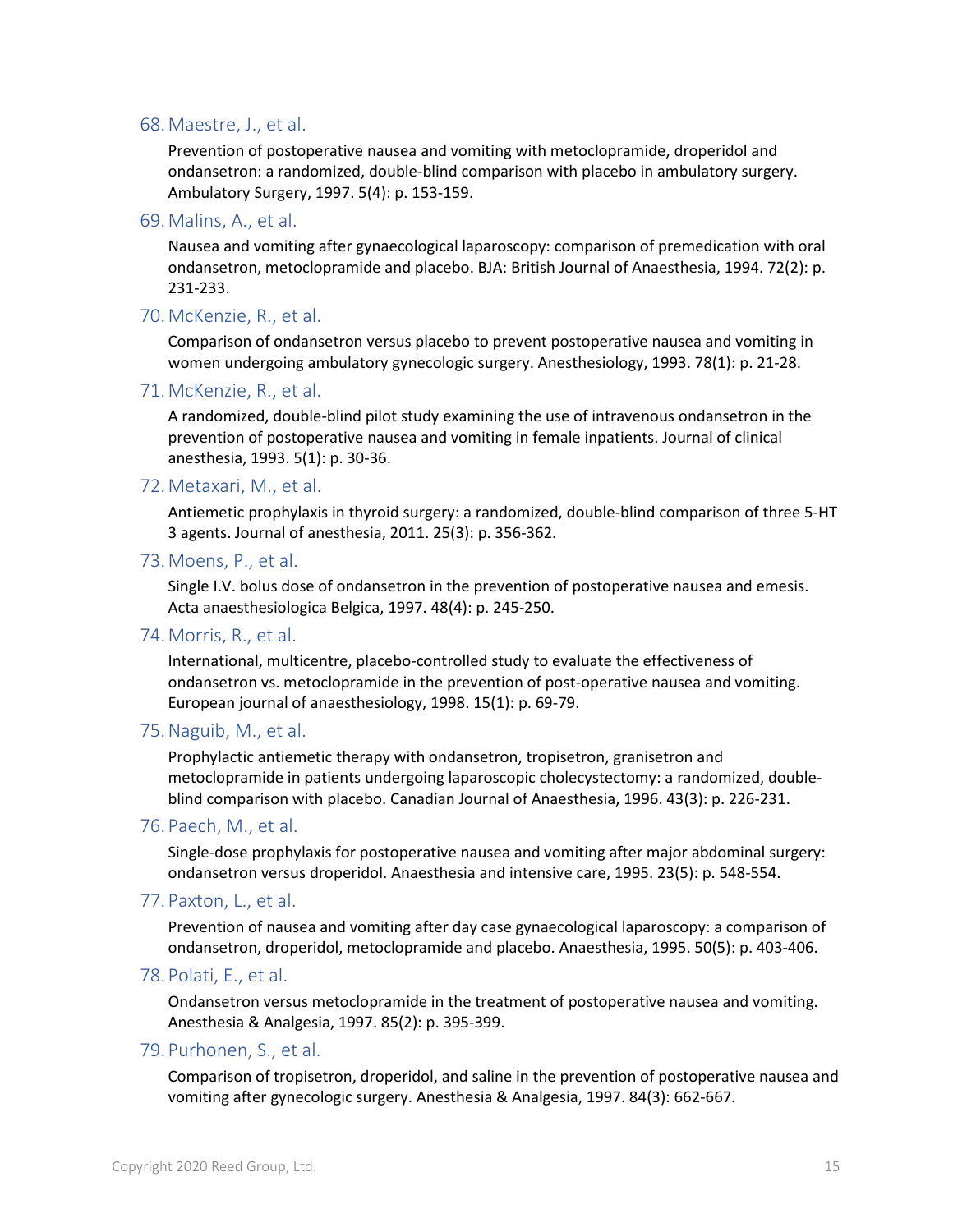#### 80.Rodrigo, M., et al.

Ondansetron for prevention of postoperative nausea and vomiting following minor oral surgery: a double-blind randomized study. Anaesthesia and intensive care, 1994. 22(5): p. 576-579.

81.Ryu, J., et al.

Ramosetron versus ondansetron for the prevention of postoperative nausea and vomiting after laparoscopic cholecystectomy. Surgical endoscopy, 2010. 24(4): p. 812-817.

82. Sandhu, H. S., et al.

Comparison of ondansetron, dimenhydrinate versus placebo as PONV prophylaxis for outpatient gynecological laparoscopy. Ambulatory Surgery, 1999. 7(4): p. 187-191.

83. Shirdashtzadeh, N., et al.

Comparison of parenteral promethazine versus midazolam effect as a preoperative medication on postoperative nausea and vomiting after appendectomy. Caspian journal of internal medicine, 2011. 2(3): p. 270.

84. Singla, N. K., et al.

Phase II study to evaluate the safety and efficacy of the oral neurokinin-1 receptor antagonist casopitant (GW679769) administered with ondansetron for the prevention of postoperative and postdischarge nausea and vomiting in high-risk patients. Anesthesiology: The Journal of the American Society of Anesthesiologists, 2010. 113(1): p. 74-82.

85. Sinha, A. C., et al.

Aprepitant's prophylactic efficacy in decreasing postoperative nausea and vomiting in morbidly obese patients undergoing bariatric surgery. Obesity surgery, 2014. 24(2): p. 225-231.

86. Suen, T., et al.

Ondansetron 4 mg for the prevention of nausea and vomiting after minor laparoscopic gynaecological surgery. Anaesthesia and intensive care, 1994. 22(2): p. 142-146.

87. Sung, Y.-F., et al.

A double-blind, placebo-controlled pilot study examining the effectiveness of intravenous ondansetron in the prevention of postoperative nausea and emesis. Journal of clinical anesthesia, 1993. 5(1): p. 22-29.

88. Tang, J., et al.

The effect of timing of ondansetron administration on its efficacy, cost-effectiveness, and costbenefit as a prophylactic antiemetic in the ambulatory setting. Anesthesia & Analgesia, 1998. 86(2): p. 274-282.

89. Tang, J., et al.

A comparison of costs and efficacy of ondansetron and droperidol as prophylactic antiemetic therapy for elective outpatient gynecologic procedures. Anesthesia & Analgesia, 1996. 83(2): 304-313.

90. Taylor, A. M., et al.

A double-blind, parallel-group, placebo-controlled, dose-ranging, multicenter study of intravenous granisetron in the treatment of postoperative nausea and vomiting in patients undergoing surgery with general anesthesia. Journal of clinical anesthesia, 1997. 9(8): p. 658- 663.